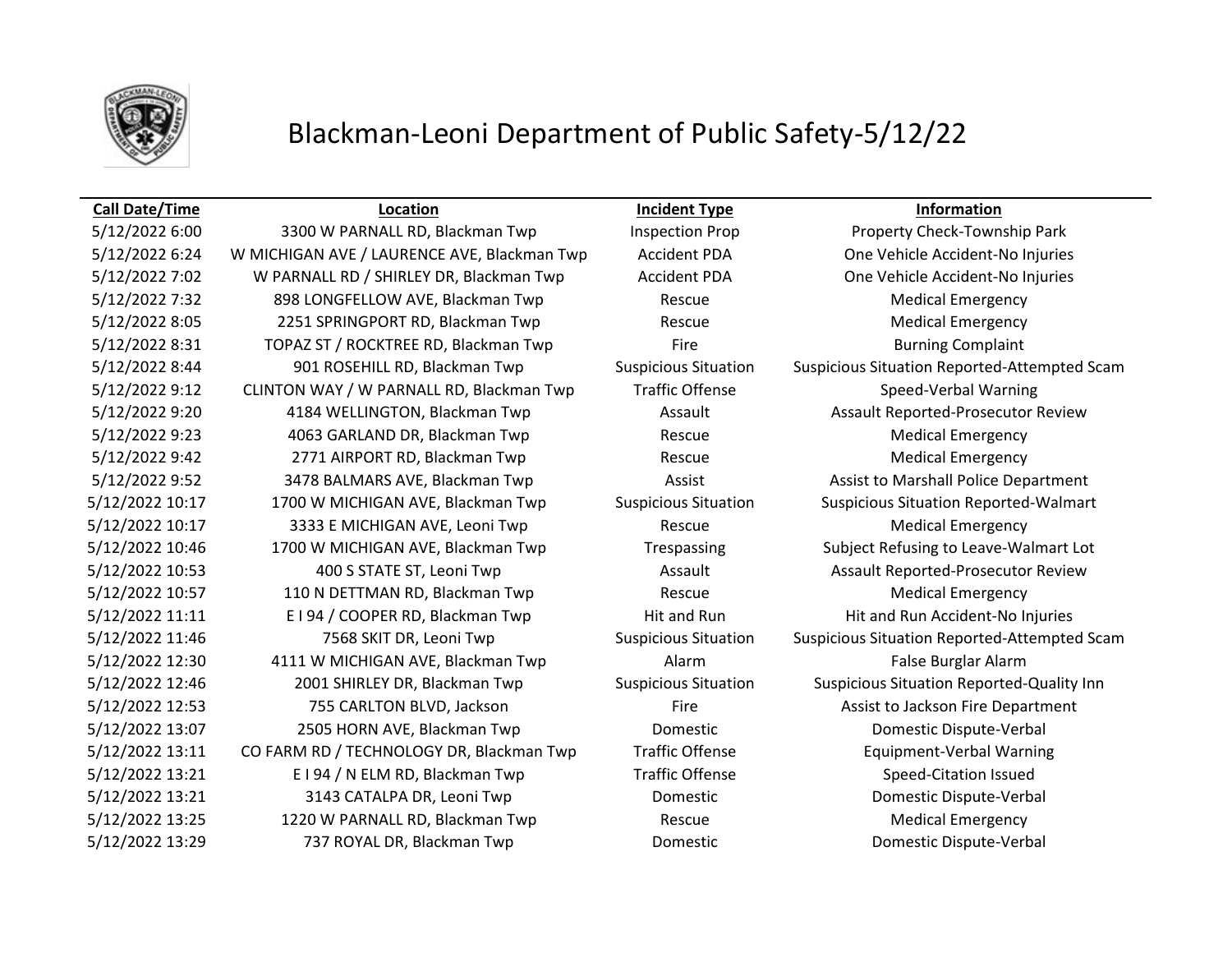

# Blackman-Leoni Department of Public Safety-5/12/22

### **Call Date/Time Location Incident Type Information**

5/12/2022 13:29 1700 W MICHIGAN AVE, Blackman Twp Larceny Retail Fraud-Walmart 5/12/2022 13:54 1700 W MICHIGAN AVE, Blackman Twp Larceny Retail Fraud-Walmart 5/12/2022 14:59 W MICHIGAN AVE / ROBINSON RD, Blackman Twp Motorist Assist Motorist Assist-Vehicle Problems 5/12/2022 15:08 737 ROYAL DR, Blackman Twp Rescue Medical Emergency 5/12/2022 15:13 2910 PHEASANT RUN DR, Blackman Twp Welfare Check Welfare Check on Subject-Unable to Locate 5/12/2022 15:17 CLINTON RD / RIVES JUNCTION RD, Blackman Twp Welfare Check Welfare Check on Subject-Checked OK 5/12/2022 15:20 2424 WILDWOOD AVE, Blackman Twp Disorderly Trouble with Subject Refusing to Leave 5/12/2022 15:26 2965 PHEASANT RUN DR, Blackman Twp Rescue Rescue Medical Emergency 5/12/2022 15:27 ANDREW AVE / N WEST AVE, Blackman Twp Accident PDA Two Vehicle Accident-No Injuries 5/12/2022 15:30 3300 SPIREA CT, Blackman Twp Rescue Rescue Medical Emergency 5/12/2022 15:39 4600 COOPER RD, Blackman Twp Disorderly Trouble with Subject Refusing to Leave 5/12/2022 15:46 418 MCCONNEL DR, Blackman Twp Suspicious Situation Suspicious Situation Reported 5/12/2022 15:56 4107 SYCAMORE, Blackman Twp Rescue Medical Emergency 5/12/2022 16:11 5235 PINE DR, Leoni Twp Assault Assault Assault Reported-Prosecutor Review 5/12/2022 16:14 3278 BRAEBURN ST, Blackman Twp Disorderly Trouble with Juveniles Reported 5/12/2022 17:09 2920 PHEASANT RUN DR, Blackman Twp Fraud Fraud Reported-Suspect Identified 5/12/2022 17:10 1996 W PARNALL RD, Blackman Twp Found Property Found Property Reported 5/12/2022 17:12 2701 CLARK ST, Blackman Twp Domestic Domestic Dispute-Verbal 5/12/2022 18:02 W PARNALL RD / COOPER RD, Blackman Twp Motorist Assist Motorist Assist-Vehicle Problems 5/12/2022 18:28 2767 AIRPORT RD, Blackman Twp Rescue Medical Emergency 5/12/2022 18:32 6067 BROOKLYN RD, Napoleon Twp Assist Assist Assist to Napoleon Township Police Department 5/12/2022 18:41 3346 E MICHIGAN AVE, Leoni Twp Larceny Retail Fraud-Speedway Station 5/12/2022 19:02 2940 PHEASANT RUN DR k, Blackman Twp Disorderly Trouble with Subject Reported 5/12/2022 19:05 2410 E MICHIGAN AVE, Blackman Twp Abandoned Vehicle Abandoned Vehicle Reported-Vehicle Towed 5/12/2022 19:19 216 BROAD ST, Leoni Twp Domestic Domestic Dispute-Verbal 5/12/2022 19:32 5644 HOLLY DR, Leoni Twp Welfare Check Welfare Check on Subject-Checked OK 5/12/2022 19:50 1700 W MICHIGAN AVE, Blackman Twp Larceny Retail Fraud-Walmart 5/12/2022 19:53 2418 W MICHIGAN AVE, Blackman Twp Alarm Alarm Cass and False Burglar Alarm